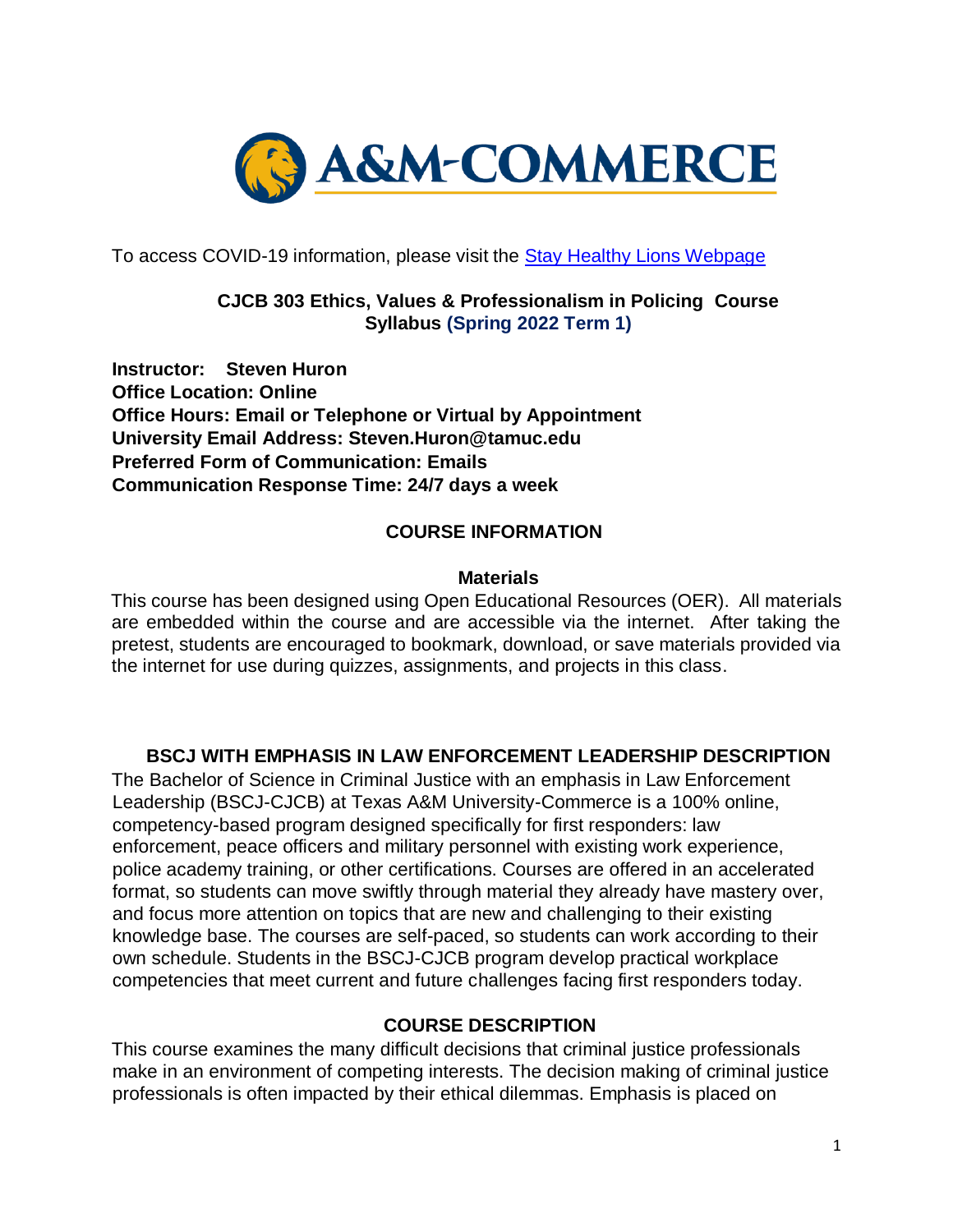addressing moral issues and concerns of our justice process in personal, social, and criminal justice contexts.

## **Course Objectives**

- 1. Introduce students to the study of ethics as a necessary component of the Criminal Justice System.
- 2. Place morality, ethics, and human behavior in context within the Criminal Justice system.
- 3. Analyze ethical dilemmas.
- 4. Introduce the various ethical systems.

## **Student Learning Outcomes**

Completion of this course provides the student with the knowledge to:

- 1. Demonstrate an understanding of the differences between morality and ethics.
- 2. Differentiate between the various ethical systems.
- 3. Identify the origins and components of justice.
- 4. Demonstrate an understanding of ethics in the criminal justice professions.

# **REGULAR AND SUBSTANTIVE COURSE INTERACTION**

As a general guide, students enrolled in a three-semester hour course should spend one hour engaged in instructional activities and two to three hours on out-of-class work per week in a traditional semester. Students are expected to double this effort of engagement given that this course is being delivered in a seven-week term. Educational activities in this course are designed to ensure regular and substantive interaction between students and faculty to ensure that students are able to demonstrate competency.

### **COURSE REQUIREMENTS**

**Minimal Technical Skills Needed:** Students will need a reliable computer and Internet access for this course. Students must be able to effectively use myLeo email, myLeo Online D2L, and Microsoft Office.

**Instructional Methods:** This course is an online course. To be successful in this course, all content and course modules should be read and reviewed. All assignments and quizzes (both graded and not graded) must be completed. Please contact the instructor by email for any assistance.

Communication and assignment submission is all done electronically. Power points, resources, assignments, and tests are all located within the online course.

**Student Responsibilities or Tips for Success in the Course**: To be successful in this course, all content and course modules should be read and reviewed. All assignments and quizzes (both graded and not graded) should be completed. Please contact the instructor by email for any assistance.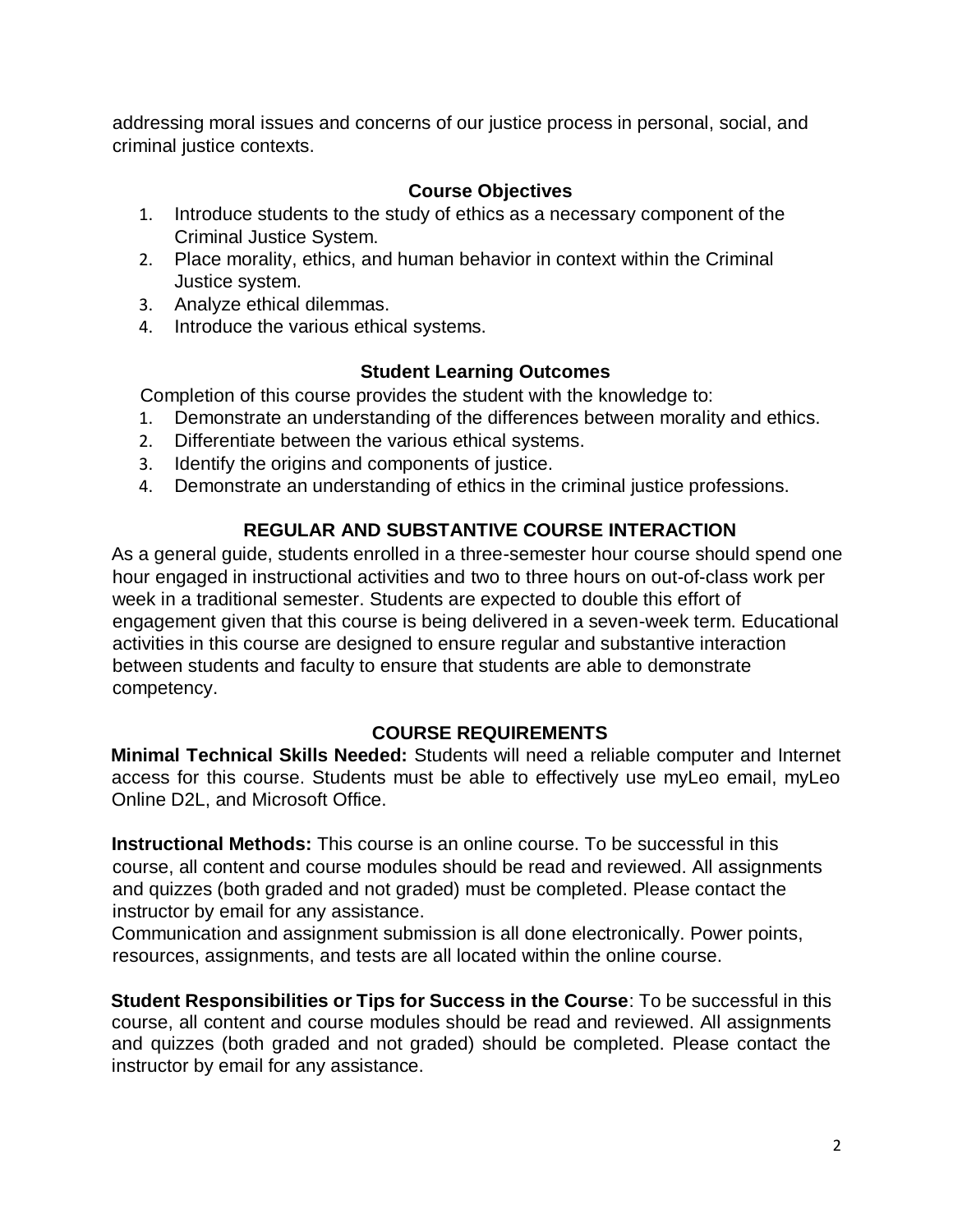Students are encouraged to thoroughly read **all** assignments and view relevant videos as directed. Critical thinking exercises will help students with practical application of the concepts presented, and students are encouraged to read through them after completing each module.

Students are encouraged to e-mail the professor as they encounter concepts that after reading and utilizing course resources (supplemental documents, YouTube videos, etc.), should you still do not understand.

**Acceleration Process Deadline:** The deadline to accelerate is **Friday, February 18th at 5 pm.** Please submit assignments to me no later than **Wednesday, February 16th at 5 pm** if you are attempting to accelerate so that I have ample time to grade them and provide you with a completer email for acceleration purposes.

### **ASSESSMENT**

Students must achieve 80% or higher for the both the post-test and the two essay papers to demonstrate competency and pass the course.

## **Course Pre-test**

The purpose of the pre-test is to provide a baseline understanding of your knowledge in this competency. The pre-test is required before you begin studying course materials. **If you do not make at least 80% on the pre-test, students will be expected to complete the ethical dilemma discussion assignments, quizzes, and other course content to prepare for the post-test and essay paper assignments**.

| <b>Content</b> | <b>Description</b>                                                                                                                                                                                                                                                                                                                            | Value         | <b>Notes</b>                                                                                                                                           |
|----------------|-----------------------------------------------------------------------------------------------------------------------------------------------------------------------------------------------------------------------------------------------------------------------------------------------------------------------------------------------|---------------|--------------------------------------------------------------------------------------------------------------------------------------------------------|
| Pretest        | This is the initial assessment in<br>the course to provide a baseline<br>understanding of a student's<br>knowledge of the course<br>content and competencies. Pre-<br>tests are taken once and should<br>be completed upon the first<br>couple of days of a CBE<br>academic term or entry into a<br>course if a student is an<br>accelerator. | 100<br>points | Required before<br>completing any other<br>work in the course.<br>The grade on the<br>pretest does not<br>count in the final<br>grade for this course. |

# **Learning Objective Quizzes**

A brief assessment at the end of each module that is intended to emphasize key concepts, theories, processes, etc., introduced in the Learning Objective Module maybe be included in the modules.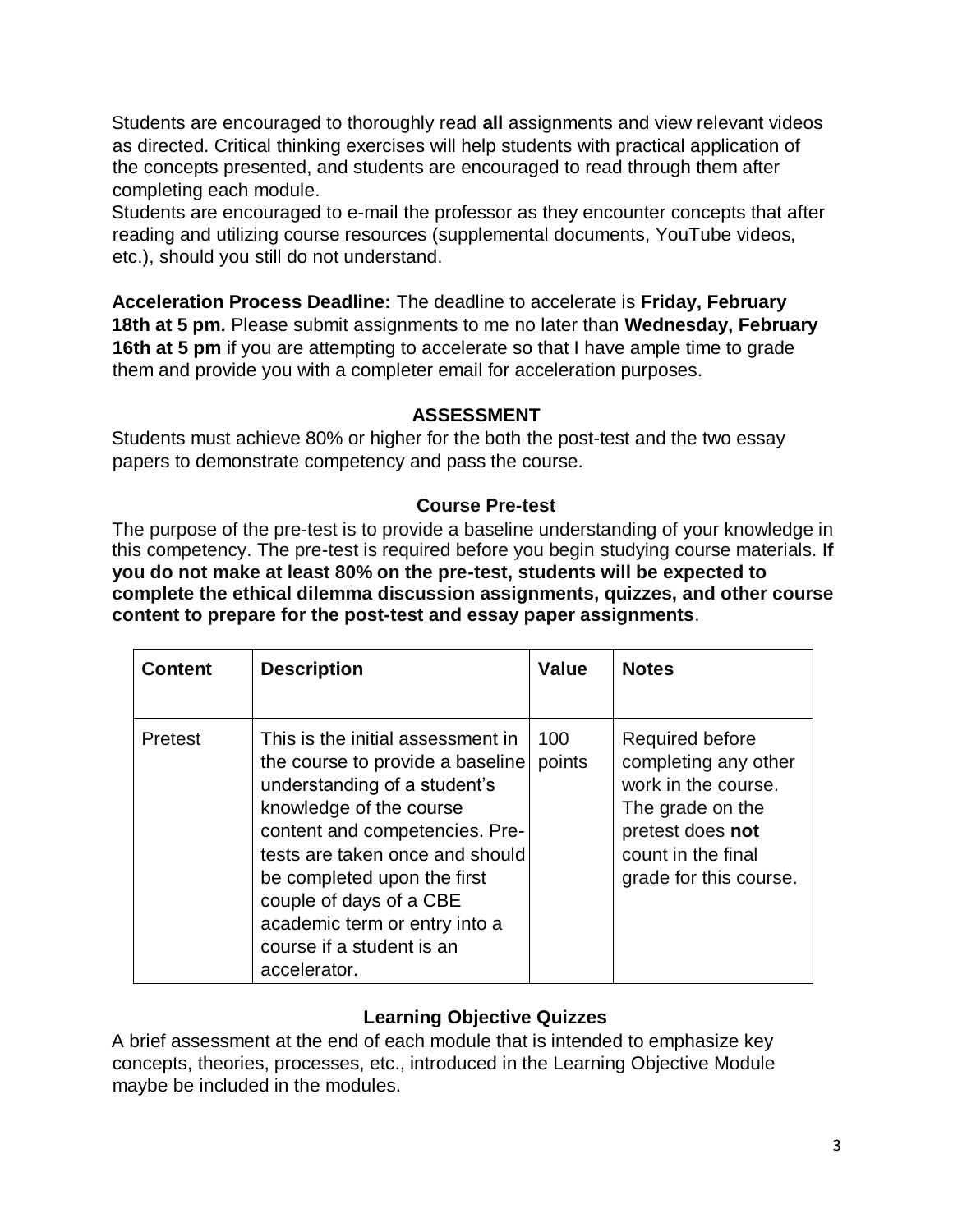# **Course Post-test**

The end-of-course comprehensive exam that assesses student knowledge and understanding of major concepts, theories, processes, etc., in the course. A **score of 80% or higher is required** to demonstrate competency.

| <b>Content</b> | <b>Description</b>                                                                                                 | <b>Value</b> | <b>Notes</b>                                                                                                                          |
|----------------|--------------------------------------------------------------------------------------------------------------------|--------------|---------------------------------------------------------------------------------------------------------------------------------------|
| Post-test      | Measures your competency<br>of learning outcomes through<br>essay, short answer, and<br>multiple-choice questions. | 100 points   | Required and you must score<br>80% or higher. You have up to<br>three attempts.<br>DUE: Last day of week 7,<br>Friday by 11:59 PM CST |

If you score less than 80% on the post-test, you will have an opportunity to review the material and retake the post-test two additional times. If the post-test score is less than 80% within three attempts, students will receive a grade of **"F"** in the course and will be required to retake the course in the new term. Students who fail the post-test should review feedback from the instructor before reattempting the post-test.

## **Culminating Project-Essay Papers**

The project assesses your knowledge of terms and the application of concepts presented in this course. A **score of 80% or higher is required** to demonstrate competency.

| <b>Content</b>              | <b>Description</b>                                                                                                  | <b>Value</b> | <b>Notes</b>                                                                                                                                                                                                                                    |
|-----------------------------|---------------------------------------------------------------------------------------------------------------------|--------------|-------------------------------------------------------------------------------------------------------------------------------------------------------------------------------------------------------------------------------------------------|
| Project-<br>Essay<br>Papers | Measures your<br>competency of learning<br>outcomes the<br>completion of a<br>competency-based<br>project articles. | 100 points   | Required and you must score<br>80% or higher. You have up<br>to three attempts.<br>DUE DATE if you want<br>feedback for revisions: End<br>of week 6.<br><b>HARD DUE DATE: Last day</b><br>of week 7, Friday by 11:59<br><b>PM</b><br><b>CST</b> |

Students who score less than 80% on the culminating project (two essay papers) will have the opportunity to review the material and resubmit the project essay papers up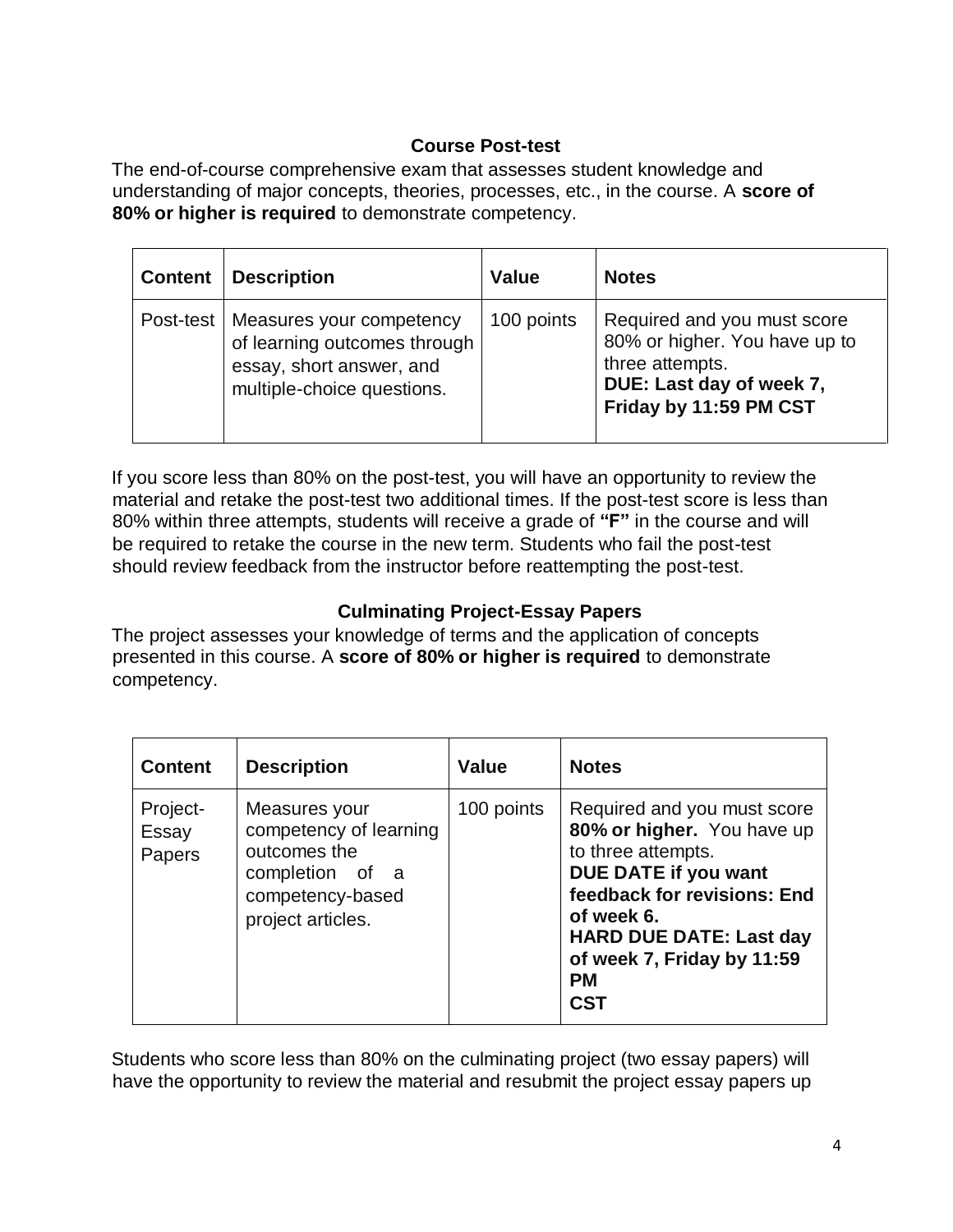to two additional times. If the culminating project is less than 80% within three attempts, students will receive a grade of **"F"** in the course and will be required to retake the course in the new term.

## **GRADING**

A score of 80% or higher on both the two essay papers and post-test is required to demonstrate competency and receive credit for the course. The following items will be used to calculate the final grade in the course.

| <b>Item</b>                    | Worth            |
|--------------------------------|------------------|
| <b>Post-test</b>               | 100 points       |
| <b>Final Projects:</b>         |                  |
| 1. Rawls vs Nozick essay paper | 100 points       |
| 2. Rittle & Webber essay paper | 100 points       |
| <b>Total</b>                   | 300 total points |

# **Final Grade Calculation**

The final grade will be assigned by taking the average from the post-test and from the two essay paper projects.

Final grades in this course will be based on the following scale:

 $A = 90\% - 100\%$ 

 $B = 80\% - 89\%$ 

 $F = 79%$  or Below

Students are required to achieve an 80% or higher on their post-test and the two essay projects in order to pass the course.

Grading for essay paper projects follow this scale:

| Level 4       | Level 3       | Level 2   | Level 1   | Level 0  |
|---------------|---------------|-----------|-----------|----------|
| 90 points     | 80 points     | 70 points | 60 points | 0 points |
| Assignment is | Assignment is |           |           |          |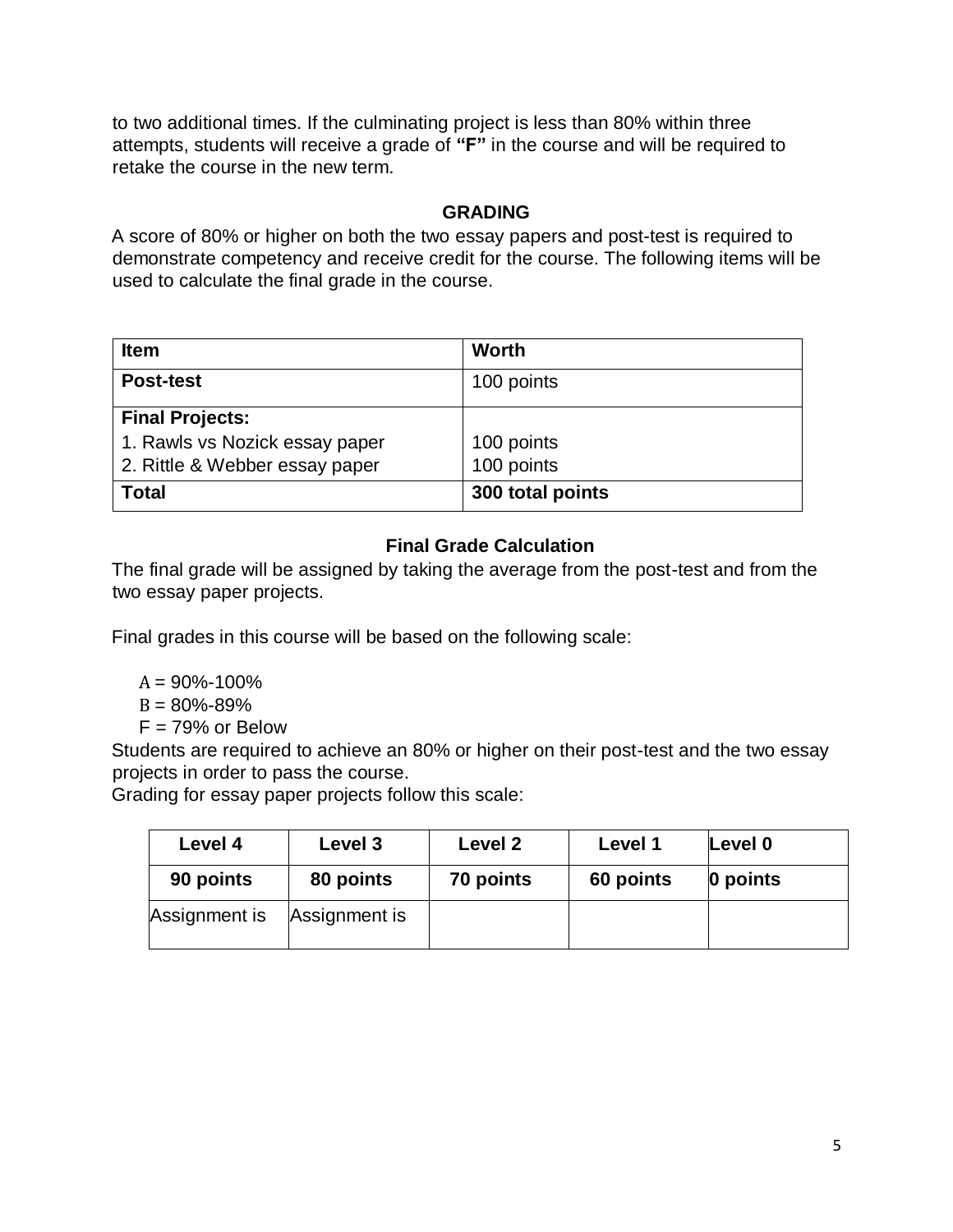| well<br>developed and<br>addresses all<br>aspects.<br>Meets page<br>length<br>requirements | adequate and<br>briefly<br>laddresses<br>lrelevant<br>aspects. | Assignment<br>does not<br>address all<br>aspects.      | Assignment is<br>llate.                                        | Assignment is<br>not done. |
|--------------------------------------------------------------------------------------------|----------------------------------------------------------------|--------------------------------------------------------|----------------------------------------------------------------|----------------------------|
| 10 points                                                                                  | 10 points                                                      | $10$ points                                            | $10$ points                                                    | 0 points                   |
| <b>Provides</b><br>accurate<br>citations where<br>applicable.                              | Provides<br>accurate<br>citations where<br>applicable.         | Provides<br>accurate<br>citations where<br>applicable. | <b>Provides</b><br>laccurate<br>citations where<br>applicable. |                            |

#### **TECHNOLOGY REQUIREMENTS LMS**

All course sections offered by Texas A&M University-Commerce have a corresponding course shell in the myLeo Online Learning Management System (LMS). Below are technical requirements:

Learning Management System (LMS) Requirements: View the [Learning Management System Requirements Webpage.](https://community.brightspace.com/s/article/Brightspace-Platform-Requirements) 

LMS Browser Support: Learn more on the [LMS Browser Support Webpage.](https://documentation.brightspace.com/EN/brightspace/requirements/all/browser_support.htm) 

YouSeeU Virtual Classroom Requirements: Visit the [Virtual Classroom Requirements Webpage.](https://support.youseeu.com/hc/en-us/articles/115007031107-Basic-System-Requirements) 

## **ACCESS AND NAVIGATION**

You will need your campus-wide ID (CWID) and password to log into the course. If you do not know your CWID or have forgotten your password, contact the Center for IT Excellence (CITE) at 903.468.6000 or helpdesk@tamuc.edu**.** 

**Note:** Personal computer and Internet connection problems do not excuse the requirement to complete all course work in a timely and satisfactory manner. Each student needs to have a backup method to deal with these inevitable problems. These methods might include the availability of a backup PC at home or work, the temporary use of a computer at a friend's home, the local library, office service companies, Starbucks, a TAMUC campus open computer lab, etc.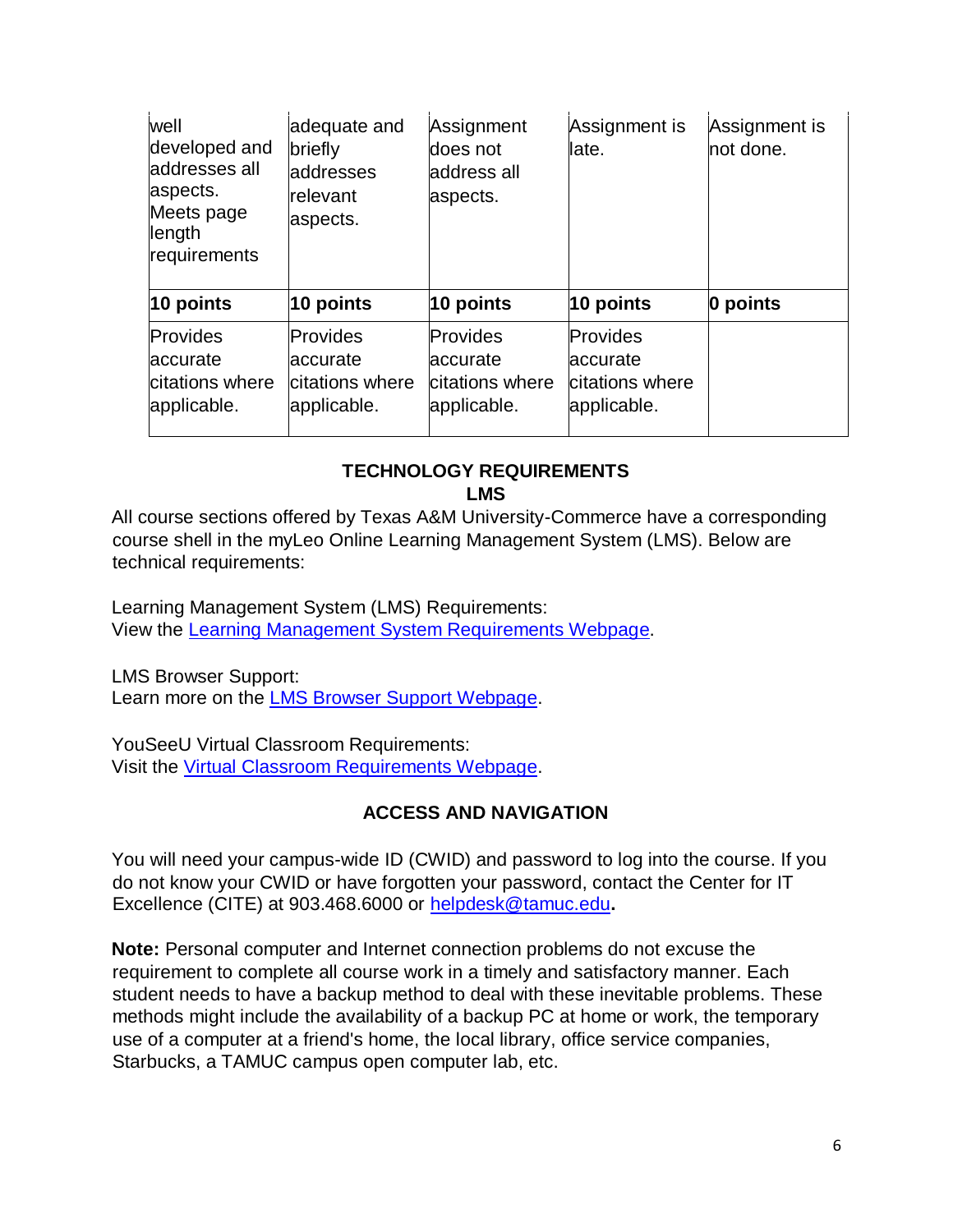### **COMMUNICATION AND SUPPORT**

If you have any questions or are having difficulties with the course material, please contact your Instructor.

#### **Technical Support**

If you are having technical difficulty with any part of Brightspace, please contact Brightspace Technical Support at 1-877-325-7778. Other support options can be found on the [Brightspace](https://community.brightspace.com/support/s/contactsupport) [Support Webpage.](https://community.brightspace.com/support/s/contactsupport)

#### **Interaction with Instructor Statement**

This is an online course; therefore, expect most communication to be online as well. Correspondence will always be through university email (your "myLeo" mail) and announcements in myLeo online (D2L). The instructor will make every effort to respond to emails within 24 provided the correspondence follows the requirements listed below. Students are encouraged to check university email daily.

### **All emails from students should include:**

• Course name and subject in the subject line (ex. CJCB 303 – Posttest) • Salutation

• Proper email etiquette (no "text" emails – use proper grammar and punctuation) ● Student name and CWID after the body of the email

### **COURSE AND UNIVERSITY PROCEDURES/POLICIES Course Specific Procedures/Policies**

Participation from students regularly is encouraged. Students are encouraged to participate with the required assignments as regular exposure to course content will result in a better chance at successful completion of the course. The required assignments in this course are the pre-test, post-test, and the two final projects. While pre-test is **required** to pass the course, this grade does not count toward your final grade.

### **Syllabus Change Policy**

The syllabus is a guide. Circumstances and events, such as student progress, may make it necessary for the instructor to modify the syllabus during the semester. Any changes made to the syllabus will be announced in advance.

#### **Student Conduct**

All students enrolled at the University shall follow the tenets of common decency and acceptable behavior conducive to a positive learning environment. The Code of Student Conduct is described in detail in the [Student Guidebook.](http://www.tamuc.edu/Admissions/oneStopShop/undergraduateAdmissions/studentGuidebook.aspx) 

Students should also consult the [Rules of Netiquette Webpage](https://www.britannica.com/topic/netiquette) [fo](https://www.britannica.com/topic/netiquette)r more information regarding how to interact with students in an online forum.

### **TAMUC Attendance**

For more information about the attendance policy, please view the **Attendance** [Webpage](http://www.tamuc.edu/admissions/registrar/generalInformation/attendance.aspx) [an](http://www.tamuc.edu/admissions/registrar/generalInformation/attendance.aspx)d the [Class Attendance Policy](http://www.tamuc.edu/aboutUs/policiesProceduresStandardsStatements/rulesProcedures/13students/academic/13.99.99.R0.01.pdf)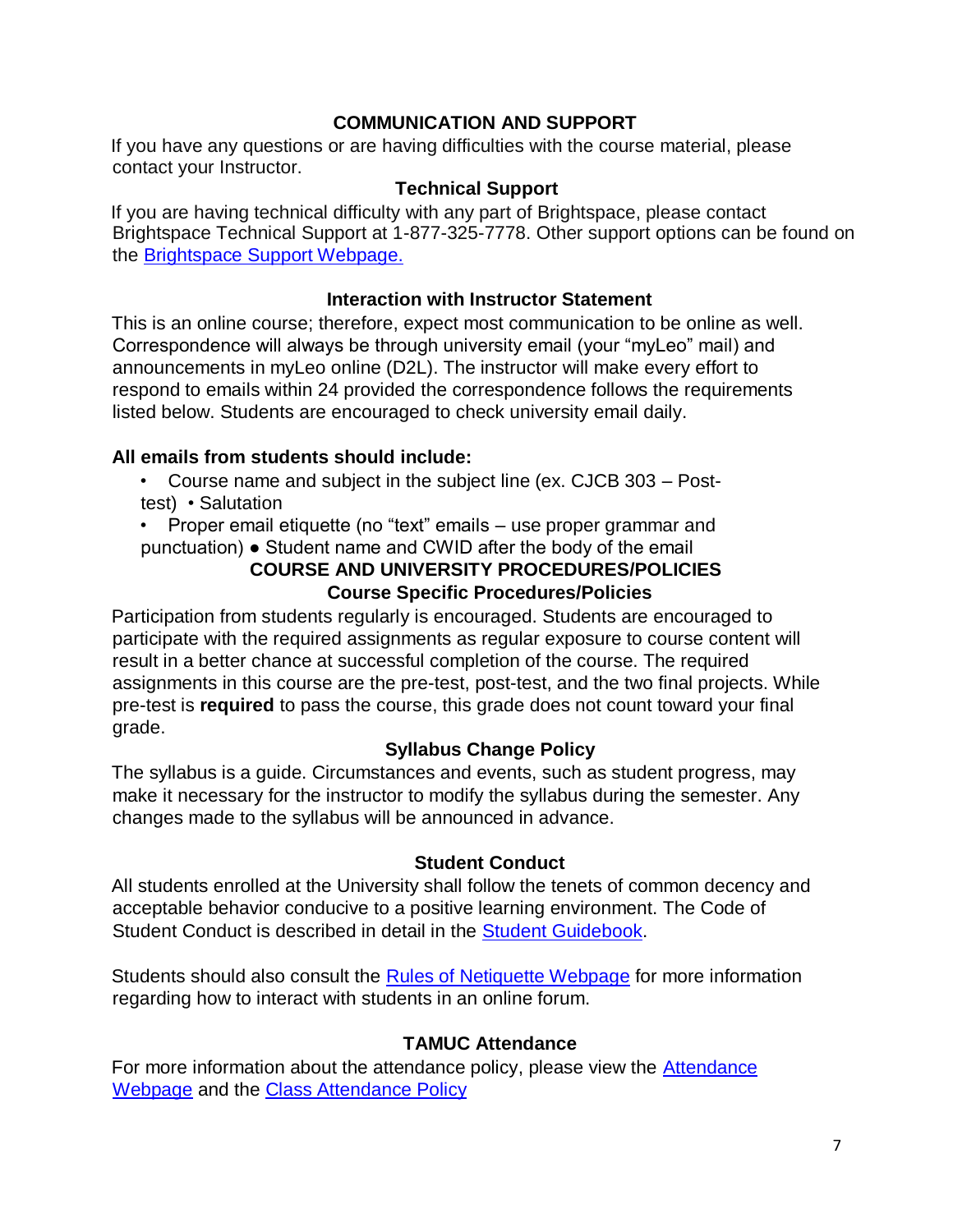#### **Academic Integrity**

Students at Texas A&M University-Commerce are expected to maintain high standards of integrity and honesty in all of their scholastic work. For more details and the definition of academic dishonesty see the following procedures:

[Undergraduate Academic Dishonesty Pol](http://www.tamuc.edu/aboutUs/policiesProceduresStandardsStatements/rulesProcedures/13students/undergraduates/13.99.99.R0.03UndergraduateAcademicDishonesty.pdf)icy [Undergraduate Student Academic Dishonesty Form](http://www.tamuc.edu/aboutUs/policiesProceduresStandardsStatements/rulesProcedures/documents/13.99.99.R0.03UndergraduateStudentAcademicDishonestyForm.pdf)

#### **Students with Disabilities-- ADA Statement**

The Americans with Disabilities Act (ADA) is a federal anti-discrimination statute that provides comprehensive civil rights protection for persons with disabilities. Among other things, this legislation requires that all students with disabilities be guaranteed a learning environment that provides for reasonable accommodation of their disabilities. If you have a disability requiring an accommodation, please contact:

### **Office of Student Disability Resources and Services**

Texas A&M University-Commerce Velma K. Waters Library Rm 162 Phone (903) 886-5150 or (903) 886-5835 Fax (903) 468-8148 Email: studentdisabilityservices@tamuc.edu Website: [Office](http://www.tamuc.edu/campusLife/campusServices/studentDisabilityResourcesAndServices/) [of Student Disability Resources and Services](http://www.tamuc.edu/campusLife/campusServices/studentDisabilityResourcesAndServices/) 

### **Nondiscrimination Notice**

Texas A&M University-Commerce will comply in the classroom, and in online courses, with all federal and state laws prohibiting discrimination and related retaliation on the basis of race, color, religion, sex, national origin, disability, age, genetic information or veteran status. Further, an environment free from discrimination on the basis of sexual orientation, gender identity, or gender expression will be maintained.

#### **Campus Concealed Carry Statement**

Texas Senate Bill - 11 (Government Code 411.2031, et al.) authorizes the carrying of a concealed handgun in Texas A&M University-Commerce buildings only by persons who have been issued and are in possession of a Texas License to Carry a Handgun. Qualified law enforcement officers or those who are otherwise authorized to carry a concealed handgun in the State of Texas are also permitted to do so. Pursuant to Penal Code (PC) 46.035 and A&M Commerce Rule 34.06.02.R1, license holders may not carry a concealed handgun in restricted locations.

For a list of locations, please refer to the [Carrying Concealed Handguns On Campus](http://www.tamuc.edu/aboutUs/policiesProceduresStandardsStatements/rulesProcedures/34SafetyOfEmployeesAndStudents/34.06.02.R1.pdf) document and/or consult your event organizer.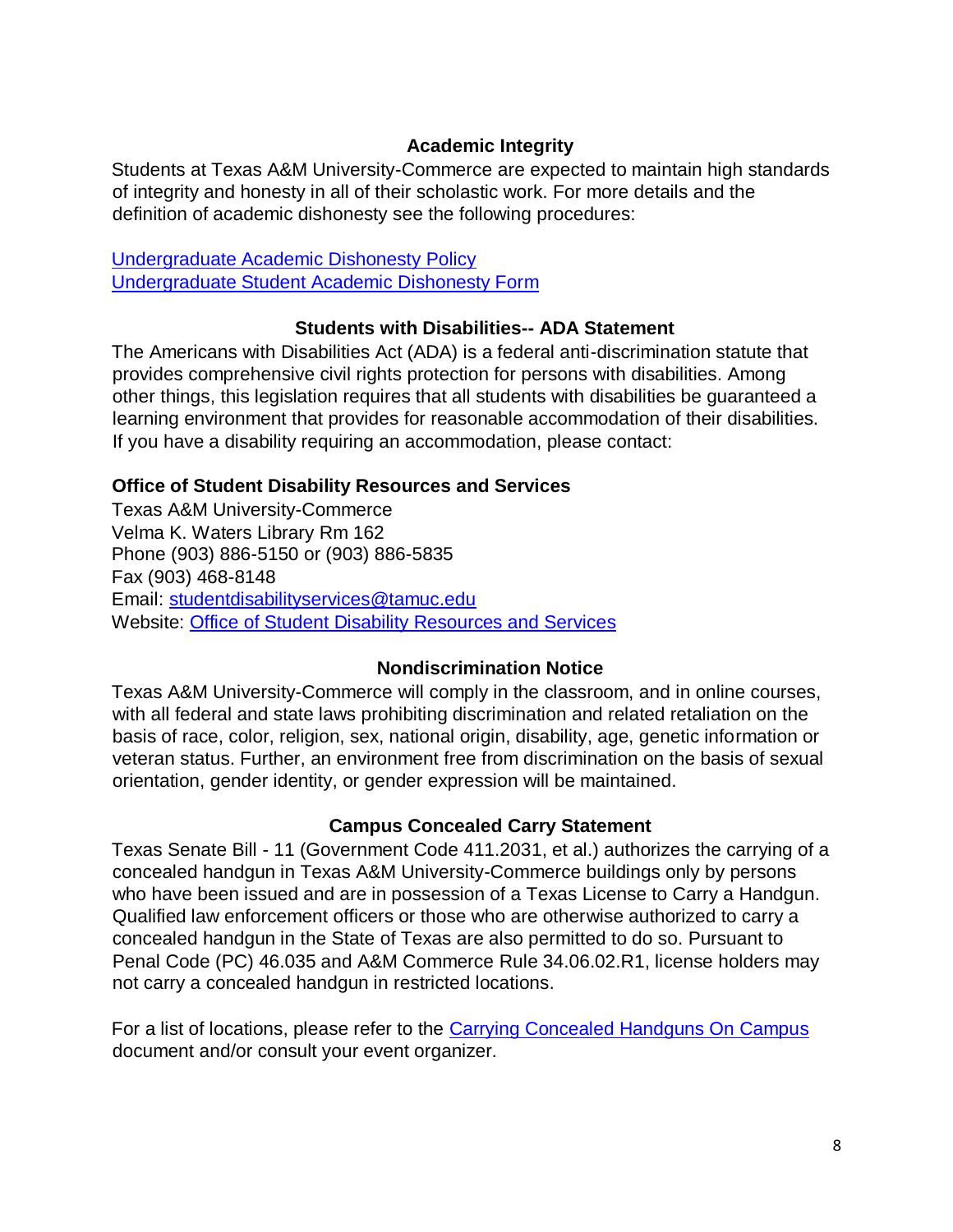Pursuant to PC 46.035, the open carrying of handguns is prohibited on all A&MCommerce campuses. Report all violations to the University Police Department at 903886-5868 or 91-1.

#### **APA Citation Format Policy**

It is very important that you learn how to cite properly. In some ways, citations are more important than the actual text of your paper/assignment. Therefore, you should take this task seriously and devote some time to understanding how to cite properly. If you take the time to understand this process up front, it will save you a significant amount of time in the long run (not to mention significant deductions in points). In the social and behavioral sciences (including Criminal Justice), we use APA (American Psychological Association)  $7<sup>th</sup>$  edition format. As a rule of thumb, one cites whenever they are paraphrasing other people's words or when they quote other's words directly. You may learn to cite from a variety of different sources including the APA Tutorial and the sources listed below and in the CJ 500 Orientation Course. [www.apastyle.org](http://www.apastyle.org/) 

<http://owl.english.purdue.edu/owl/resource/560/02/>

[www.library.cornell.edu/resrch/citmanage/apa](http://www.library.cornell.edu/resrch/citmanage/apa) 

It is the student's responsibility to understand how to cite properly. If you have questions, feel free to ask your professor.

#### **Counseling Services**

The Counseling Center at A&M-Commerce, located in the Halladay Building, Room 203, offers counseling services, educational programming, and connection to community resources for students. Students have 24/7 access to the Counseling Center's crisis assessment services by calling 903-886-5145. For more information regarding Counseling Center events and confidential services, please visit [www.tamuc.edu/counsel.](http://www.tamuc.edu/counsel)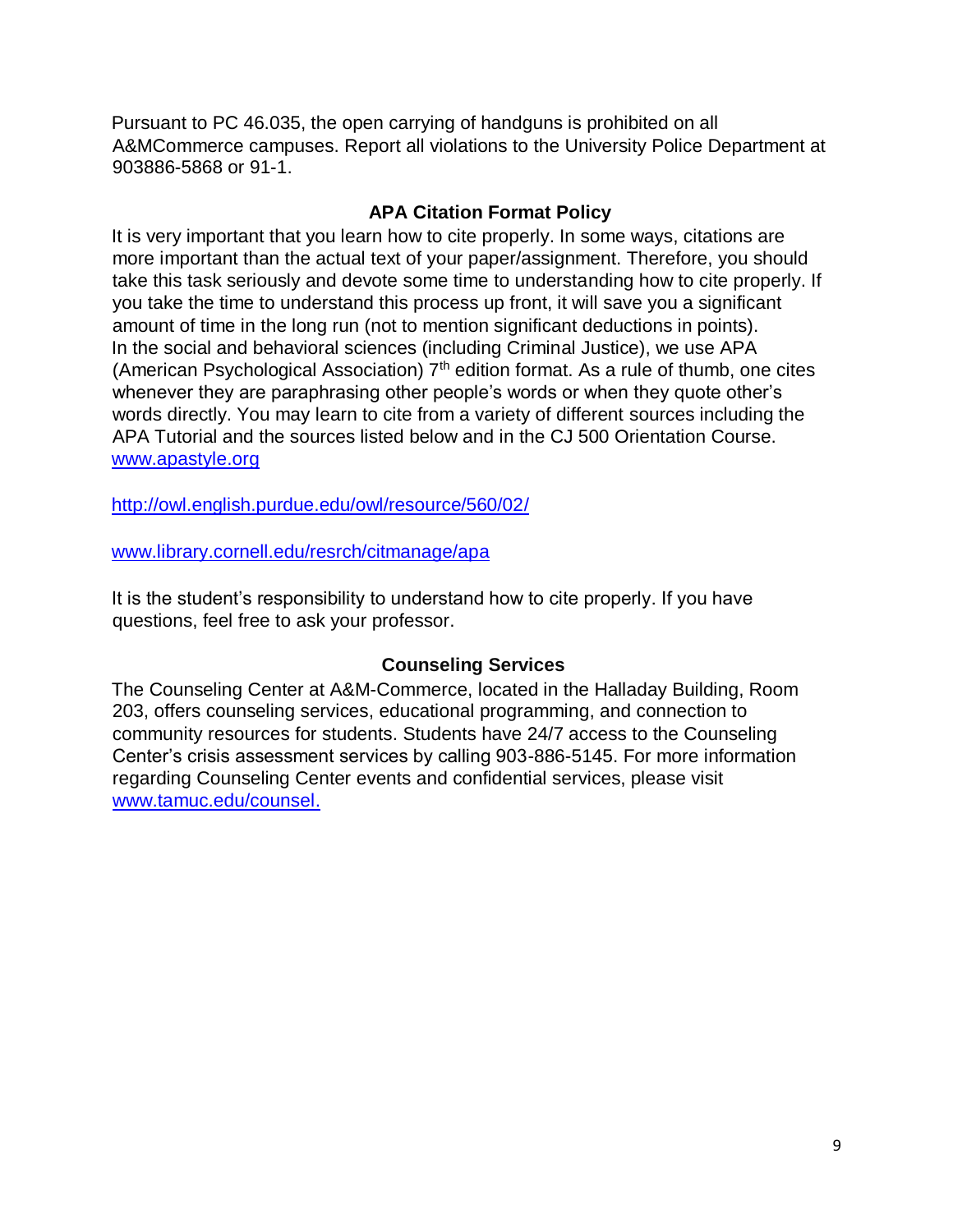### **COURSE OUTLINE / CALENDAR Fall 2021 Nov. 1 – Dec. 17**

| <b>Learning Objectives and</b><br><b>Competencies for: Module</b><br>Ethics & the Crim. Justice<br>System 1. Explain the<br>difference between ethical<br>issues and ethical<br>dilemmas. 2. Define<br>deontological and<br>teleological ethical systems<br>3. Define<br>Aristotle's distributive and<br>corrective justice. 4.<br>Describe biological<br>influences on ethical<br>behavior. | <b>Materials to Read or</b><br><b>Review Readings</b><br><b>Chapter 1: Morality,</b><br>Ethics, and Human<br><b>Behavior</b><br><b>Chapter 2: Determining</b><br>moral behavior<br><b>Chapter 3: Justice and Law</b><br><b>Chapter 4: Becoming and</b><br><b>Ethical Professional</b> | <b>Assignments</b><br><b>Complete the Pre-test</b><br>1.<br>Complete Module 1<br>2.<br>assignments/discussion<br>topic: Intro to Ethics |
|----------------------------------------------------------------------------------------------------------------------------------------------------------------------------------------------------------------------------------------------------------------------------------------------------------------------------------------------------------------------------------------------|---------------------------------------------------------------------------------------------------------------------------------------------------------------------------------------------------------------------------------------------------------------------------------------|-----------------------------------------------------------------------------------------------------------------------------------------|
| <b>Learning Objectives and</b><br><b>Competencies for:</b><br>Module 2-Police 1.<br>Compare the current trends<br>of policing to past historical<br>eras. 2. Discuss the ethical<br>issues involved in proactive<br>investigations. 3. Describe<br>societal explanations of<br>corruption and potential<br>solutions.                                                                        | <b>Materials to Read or</b><br><b>Review Readings</b><br><b>Chapter 5:</b> The police role in<br>society<br><b>Chapter 6: Police discretion</b><br>and dilemmas<br><b>Chapter 7: Police corruption</b><br>and responses                                                               | Assignments 1.<br>Complete Module 2<br>assignments/ethical<br>dilemma discussion topic:<br><b>Police and Ethics</b>                     |